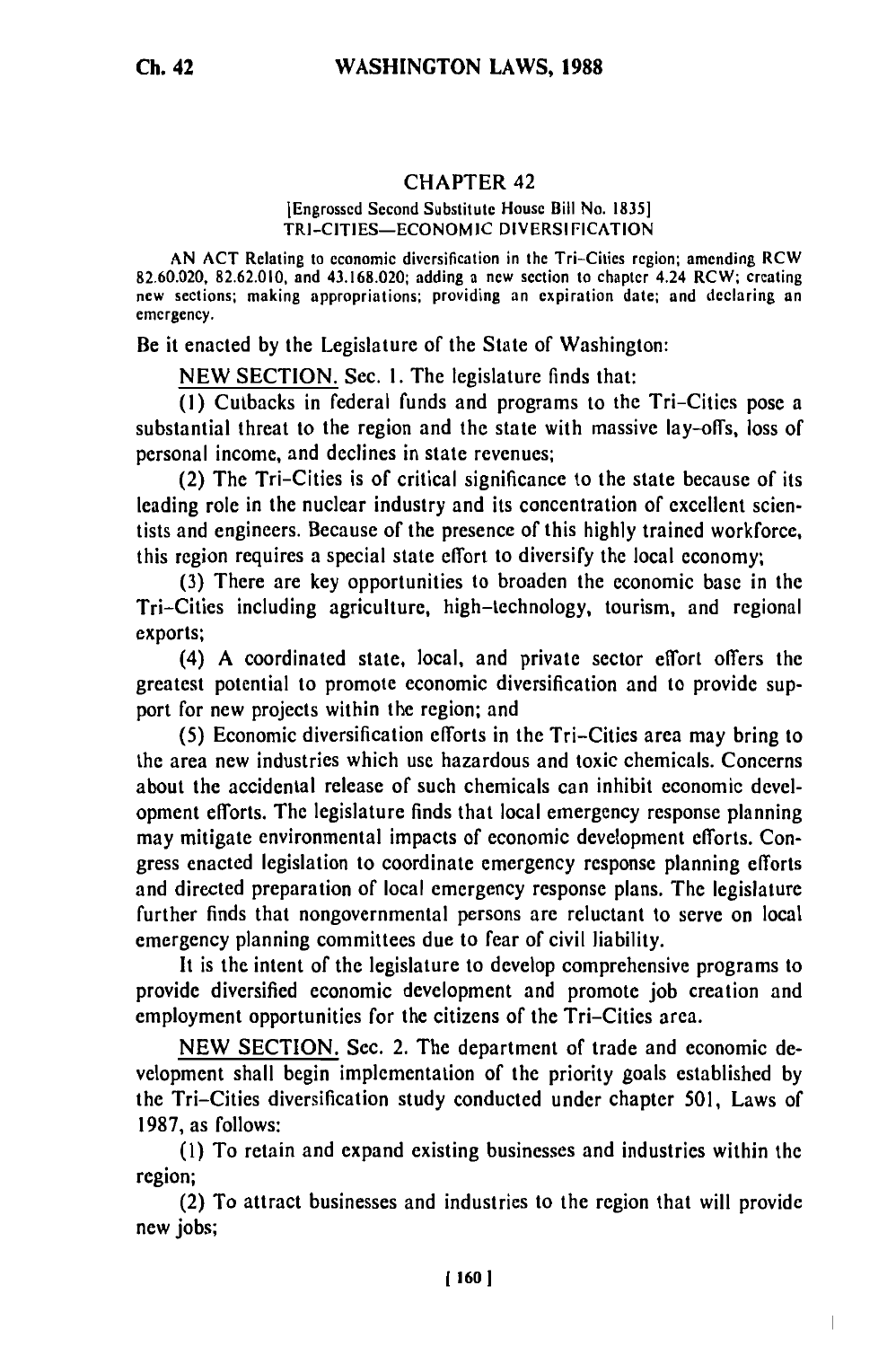$\overline{\phantom{a}}$ 

**(3)** To encourage the formation of new businesses and industries in the region; and

(4) To assist in the development of a regional infrastructure favorable to economic diversification.

In evaluating these goals, the department, in consultation with the Tri-Cities diversification board, shall determine which objectives of these priority goals are most likely to lead to economic diversification. Consideration shall be given to potential jobs and income benefits, generation of additional fiscal support, increased private sector participation, and market forces supporting the proposed objectives. The department shall consider such additional studies and governmental agencies which could support the priority goals determined under this section.

For the purposes of sections 1 through 12 of this act, "department" means the department of trade and economic development.

NEW SECTION. Sec. 3. **(1)** The sum of one million two hundred forty thousand dollars, or as much thereof as may be necessary, is appropriated for the biennium ending June 30, 1989, from the administrative contingency fund to the employment security department for the purposes of sections 1 through 12 of this act. This appropriation shall be transferred to the department of trade and economic development for the purposes of sections 1 through 12 of this act.

(2) The sum of two hundred twenty-eight thousand dollars, or as much thereof as may be necessary, is appropriated for the biennium ending June 30, 1989, from the general fund to the department of trade and economic development for the purposes of sections I through 12 of this act.

NEW SECTION. Sec. 4. (1) The department of trade and economic development shall designate a project manager within the department to facilitate the department's activities within the Tri-Cities region. This position shall be located in the Tri-Cities region. The manager's responsibilities shall include but not be limited to:

(a) Seeking to increase the use of existing state economic development programs in the Tri-Cities region;

(b) Helping to locate additional funds to be used for diversification activities;

(c) Forming committees to oversee activities within the priority areas;

(d) Coordinating evaluation of state diversification in the region;

(e) Seeking to increase the effectiveness of existing efforts to incubate new enterprises in the Tri-Cities region and to increase the resources devoted to the incubation of new enterprises;

(f) Facilitating technology transfer from the research base in the region to local businesses, including efforts to increase: The availability and accessibility of venture capital in the Tri-Cities region, especially for the early stages of enterprise development and for the expansion of existing enterprises, the accessibility of legal expertise, especially in regard to licenses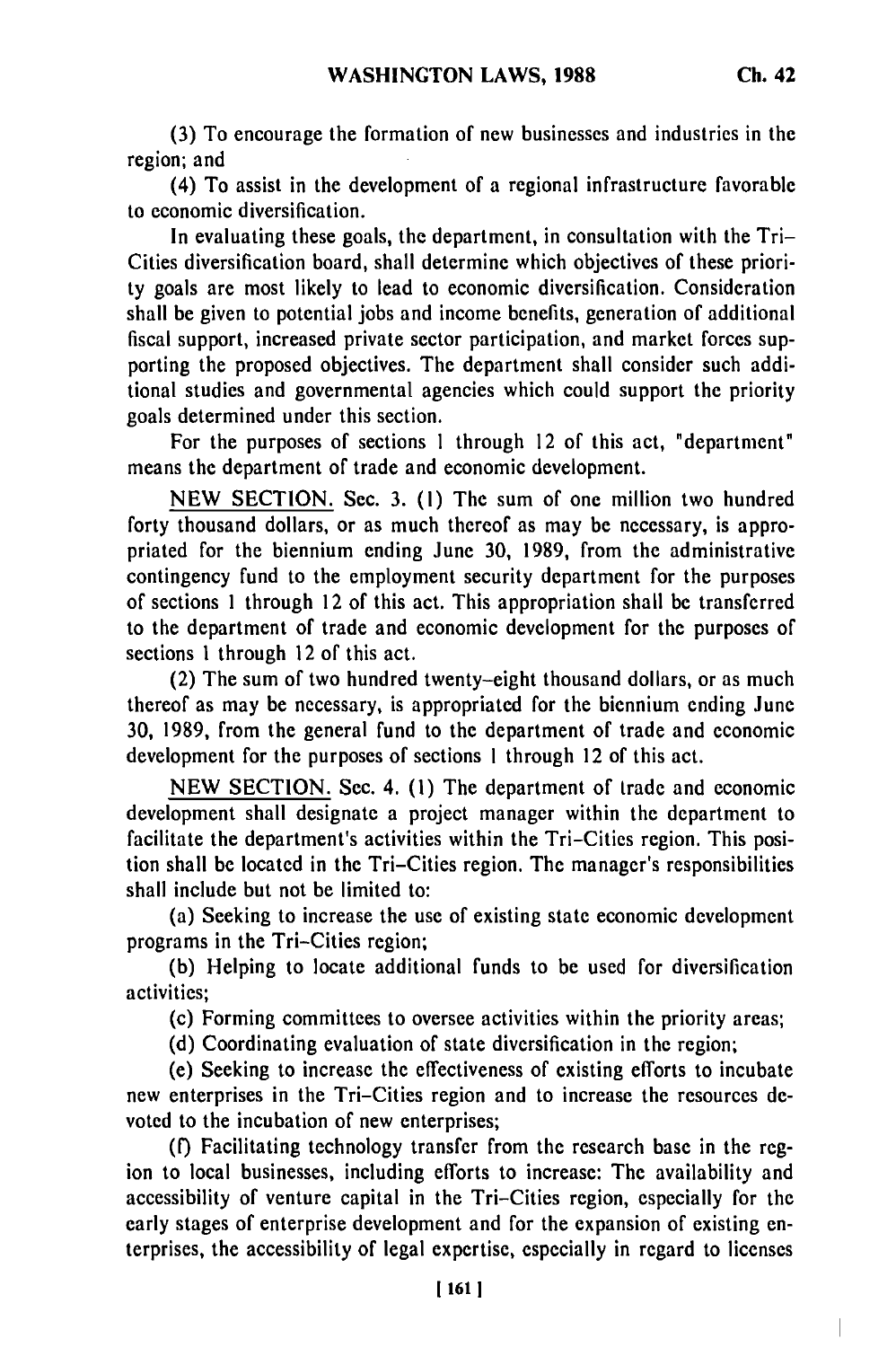and patents, and the identification of and assistance to entrepreneurs with expertise in managing new product development; and

(g) Increasing the availability and coordination of resources devoted to the expansion, development, and modernization of enterprises in existing promising growth areas of the Tri-Cities regional economy such as the industrial applications of advanced technology and recreational development.

(2) A maximum of seventy-five thousand dollars shall be made available for the purposes of this section.

NEW SECTION. Sec. 5. There is established the Tri-Cities diversification board. The board shall consist of fifteen members appointed by the governor, including but not limited to representatives of local businesses, labor organizations, local governments, visitor and convention bureaus, local educational institutions, local associate development organizations, the agribusiness community, and local ports. In making the appointments, the governor shall endeavor to ensure that the appointees have experience in local diversification efforts. Vacancies shall be filled in the same manner as the original appointment.

The board shall review proposals for the diversification of the Tri-Cities area presented to it by the department.

Members of the board shall receive no compensation but shall be reimbursed for travel expenses under RCW 43.03.050 and 43.03.060.

NEW SECTION. Sec. 6. (I) In carrying out the purposes of (a) through (i) of this subsection, the department shall consult with the Tri-Cities diversification board. The department shall contract with local organizations, institutions, or agencies to perform one or more of the following:

(a) Develop a regional export program to identify potential products for export from the region and facilitate their export.

(b) Develop waterfront resources to facilitate increased tourism in the area.

(c) Conduct an import substitution program to connect existing industries with local suppliers of goods and services and identify market gaps that can be filled by start-up firms.

(d) Act as team coordinator of the Tri-Cities business and job retention team. The team may ensure the provision of retention services to small businesses and their employees. The team shall have equal representation from local businesses and local labor. The team may also have representatives from local educational institutions, the private industry council, and local governments. The subcontractor shall conduct a survey of local businesses and coordinate the delivery of marketing, technical, managerial, and training assistance appropriate to client businesses and employees. The surveys shall gather information about business needs, expansion plans, relocation decisions, training needs, potential layoffs, financing needs, the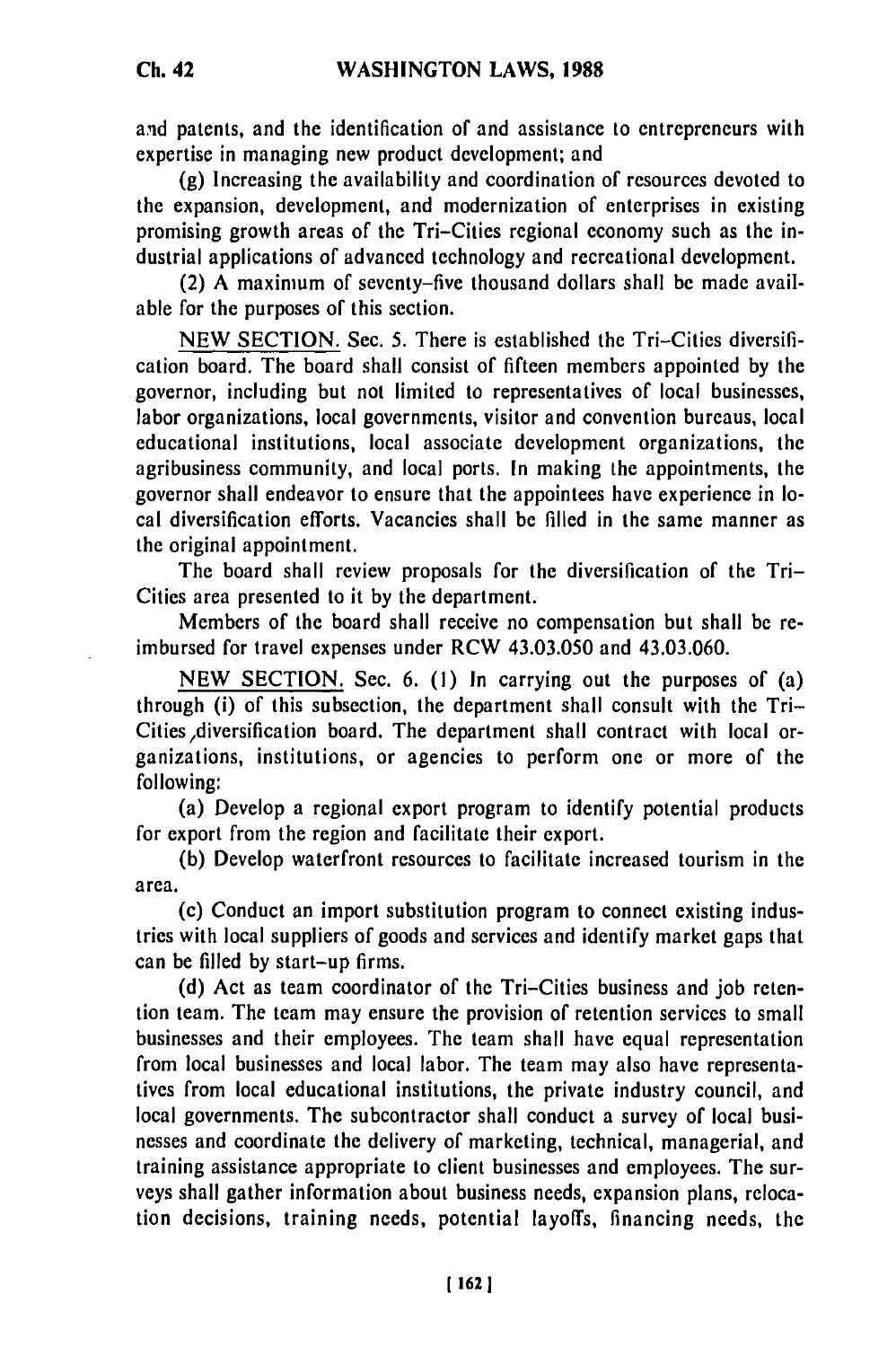availability of financing, and other appropriate information. The subcontractor shall coordinate team efforts with the Washington ambassadors program and select appropriate marketing, management, training, and technical specialists to assist the team on either a volunteer or subcontract basis. The subcontractor shall conduct an initial assessment of firms or workforces indicating a need for assistance to determine viability, problems, skill levels, public and private costs associated with any potential business failure or layoff, the potential for preventing closure or reduction-in-force, and the potential for a change in ownership, including employee and community buy-outs. If the initial assessment indicates the need for a more thorough study of the feasibility of various options for retaining a firm, the subcontractor may contract or subcontract for such a study under the following conditions:

(i) The small business is engaged in light or heavy manufacturing, the processing of agricultural products, or transportation services;

(ii) Only one study may be funded per business; and

(iii) A maximum of twenty-five thousand dollars in funds received from the state shall be made available per study.

(e) Develop and implement a training program in marketing for small firms producing products suitable for export outside the Tri-Cities area. The program may have a variety of training formats to meet the diverse needs of the targeted firms and should include, but need not be limited to: A presentation on the value and the potential of marketing cooperatives, training programs for sales personnel, and training in the development of marketing plans as part of the overall business plan. The subcontractor may work with public and private schools of business administration in developing the curriculum and may use other subcontractors in implementing the program.

(f) Facilitate the development and operation of small business incubators. The department may subcontract with existing small business incubators in the Tri-Cities or with local governments, community organizations, or educational institutions, to:

(i) Conduct small business incubator feasibility studies;

(ii) Provide technical, managerial, financing and marketing assistance to firms inside and outside incubators;

(iii) Facilitate the creation of an equity capital fund for use by incubated firms;

(iv) Market the services offered by small business incubators and encourage local entrepreneurs to use incubator services and facilities; and

(v) Consolidate the efforts of local educational institutions, the private industry council and the local small business development center in one incubator.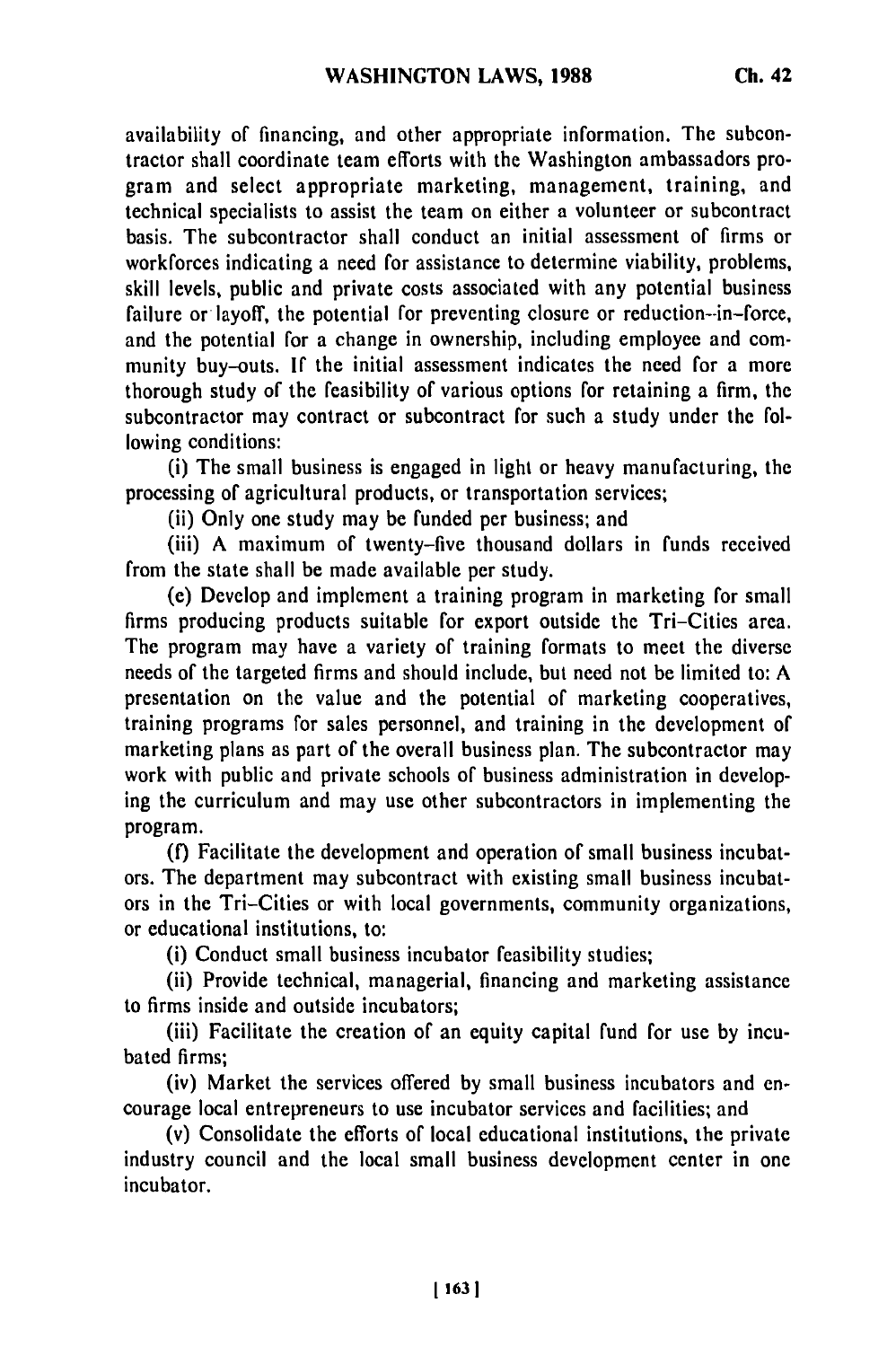**Ch. 42**

**(g)** Operate an investment opportunities office. The subcontractor should solicit business plan, from local entrepreneurs and, when necessary, assist the entrepreneurs in the development of such plans.

(h) Provide for targeted business recruiting and business development. Business development should include specialized technical or managerial assistance in fields that promote the existing strengths of the region in such areas as agricultural services and processing, the industrial applications of advanced technology, and recreation and tourism.

Specific assistance should be given to small businesses in securing federal contracts from agencies participating in the small business innovation research program.

(i) Develop or conduct such other projects or programs as are approved by the department in consultation with the Tri-Cities diversification board.

(2) The department shall establish such criteria as it deems appropriate for delivery of the services supplied under contract as provided in this section. The department shall provide training and technical assistance to the personnel of any program, team, office, or other effort provided for under this section, as appropriate. Such training and technical assistance shall be funded out of moneys provided for under sections 4 and 8 of this act.

No contract may be entered into under this section until the department has consulted with the Tri-Cities diversification board.

(3) A maximum of six hundred fifteen thousand dollars shall be made available for purposes of this section.

NEW SECTION. Sec. 7. The sum of two hundred ninety-two thousand dollars, or so much thereof as may be necessary, is appropriated from the general fund for the biennium ending June 30, 1989, to Washington State University for the following purposes:

**(1)** Seventy-five thousand dollars shall be used for one faculty member to research and teach at the Tri-Cities university center in the field of business development, new enterprise development, and the transfer of new technologies to commercial applications.

(2) Seventy-five thousand dollars shall be used for one faculty member to research and teach at the Tri-Cities university center in the field of agribusiness and agricultural services development.

(3) One hundred thousand dollars shall be used for faculty and equipment for wine industry research.

(4) Forty-two thousand dollars shall be used for a high-capacity telecommunications link between Washington State University and the Tri-Cities university center. Washington State University may contract with the United States department of energy's Richland laboratory for the purposes of this section.

NEW SECTION. Sec. 8. The department shall also contract with local organizations, institutions, or agencies to: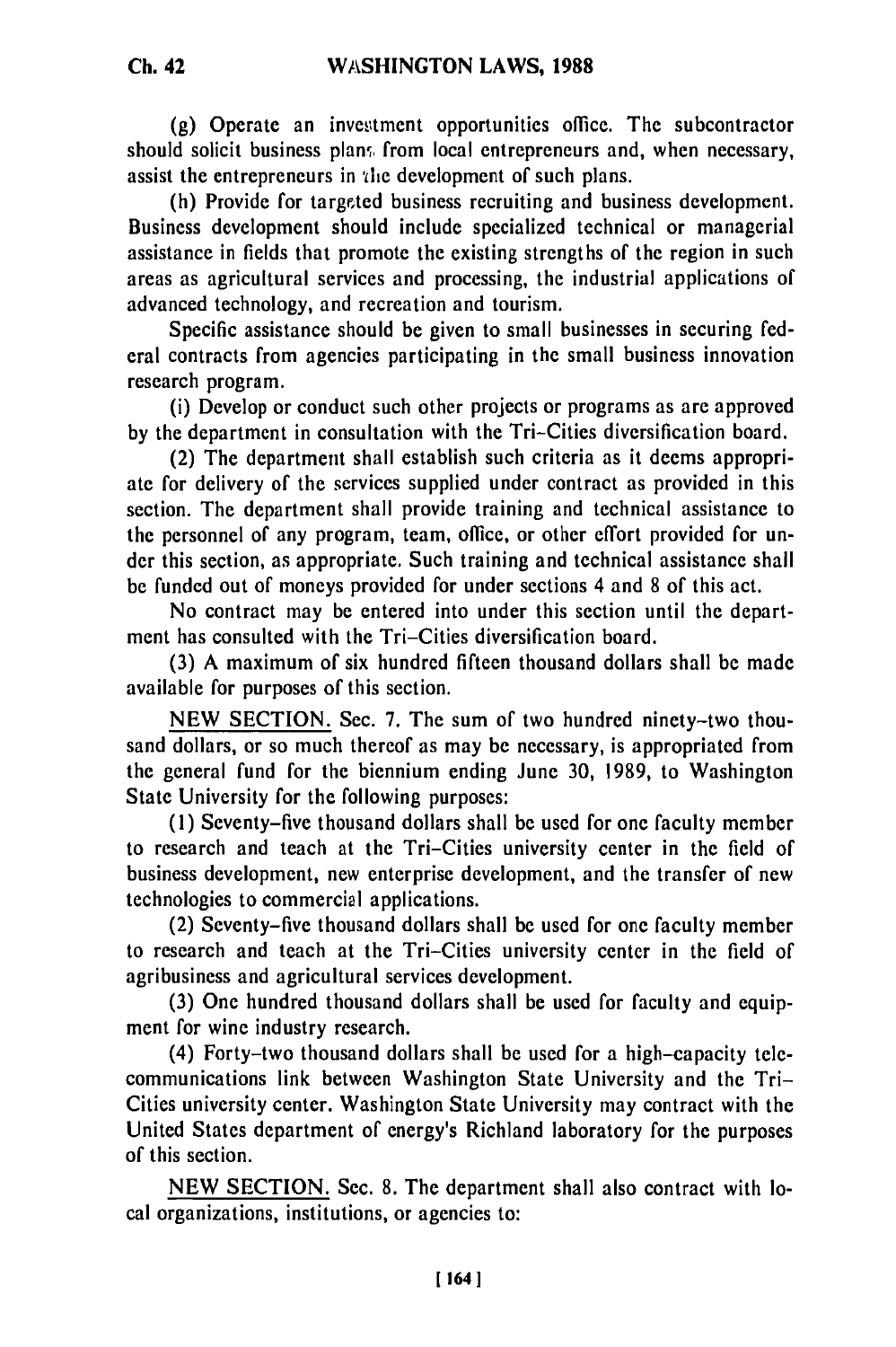**(1)** Establish a Tri-Cities agribusiness development program in cooperation with the IMPACT program, the Tri-Cities industrial development council, and the agricultural extension program of Washington State University. The subcontractor's duties in operating the agribusiness development program shall include but not be limited to:

(a) Seeking to increase the utilization of existing federal, state, and local programs for agricultural development, diversification, marketing, and processing in the Tri-Cities region;

(b) Seeking to increase the coordination and effectiveness of existing federal, state, and local programs for agricultural development, diversification, marketing, and processing in the Tri-Cities region; and

(c) Undertaking efforts to promote and further the existing strengths of the Tri-Cities region in value-added agricultural processing, agricultural services, specialty agriculture, and agricultural diversification.

(2) Evaluate the means for increasing the value of the wine industry to the Tri-Cities and for the region to become a principal center for the wine industry.

No contract may be entered into under this section until the department has consulted with the Tri-Cities diversification board.

A maximum of one hundred eight thousand dollars shall be made available for purposes of this section.

NEW SECTION. Sec. 9. The department shall be responsible for oversight and implementation of all efforts under this act. The department shall be responsible for a social and economic impact assessment; coordination of the multi-agency efforts; and shall act as liaison with local governments, the federal government, financial institutions, and other private entities to address financing and other needs in the Tri-Cities. The assessment shall be submitted as part of the report in section 13 of this act.

A maximum of fifty thousand dollars shall be made available for purposes of this section.

NEW SECTION. Sec. 10. The department shall conduct a study through the Tri-Cities university center on the feasibility of using heat generated by existing nuclear facilities for commercial industrial applications, taking into consideration, and drawing from as appropriate, existing studies on heating and on other warm water uses. Any state appropriations for this study are contingent upon and shall be no more than one-third of the federal funds provided for this study. A maximum of fifty thousand dollars shall be made available for purposes of this section.

NEW SECTION. Sec. **11. (1)** Through an interagency agreement with the department, the employment security department shall provide enhanced retraining, support services, and job search assistance, including an out-of-area job search and relocation component, if needed, for dislocated workers in the Tri-Cities region. For the purpose of this section "dislocated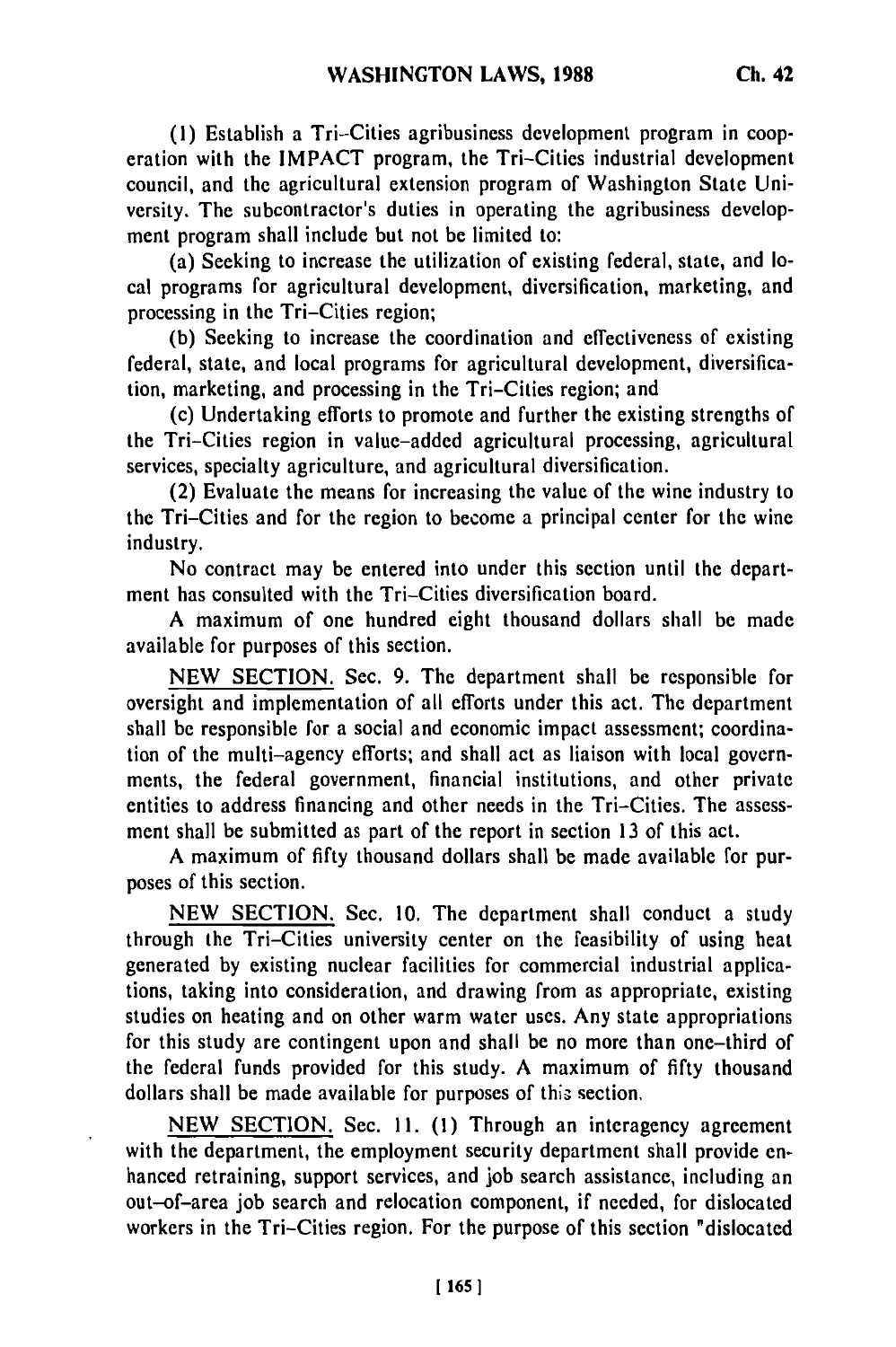workers" means workers in the Tri-Cities who (a) have been terminated or laid off, or received a notice of termination or lay-off from employment and are eligible for or have exhausted their entitlement to benefits under Title 50 RCW; (b) have been terminated as a result of any permanent plant closure; (c) are long-term unemployed and are unlikely to return to employment in the individual's principal occupation or previous industry because of a diminishing demand for their skills in that occupation or industry; or (d) are farmers or other self-employed individuals who have been displaced due to economic conditions or natural disasters. Training and retraining assistance shall be designed to contribute to the diversification of the economy of the Tri-Cities region or to relieve economic dislocation and distress in the Tri-Cities region resulting from the sudden and severe loss of local sources of employment.

(2) The employment security department shall consult with and may subcontract with local educational institutions, local businesses, local labor organizations, local associate development organizations, local private industry councils, local social service organizations, and local governments in carrying out this program of training and services for dislocated workers in the Tri-Cities region.

(3) Training and retraining assistance provided under sections 1 through 12 of this act should include but need not be limited to the following areas: Entrepreneurial development and training; short-term job creation; training in the incubation of new business enterprises and training at incubator facilities; agriculture, agricultural processing, and agricultural services; the industrial applications of advanced technology; recreational and tourism development; and hazardous materials clean-up.

(4) The employment security department shall subcontract with local organizations, instited  $\lambda$ ,  $\mu$ , or agencies to provide expanded services to dislocated workers, older unemployed workers, and the long-term unemployed. Such services shall be either direct or referral services to the unemployed, and should include, but need not be limited to: Credit counseling; social services including marital counseling; psychotherapy or psychological counseling; mortgage foreclosures and utilities problems counseling; drug and alcohol abuse services; and medical services

(5) The employment security department shall coordinate the services provided in this section with all other services provided by the department and with the other diversification efforts undertaken by state and local government agencies on behalf of the Tri-Cities region.

(6) Subcontractors shall conduct outreach efforts to encourage the unemployed to seek assistance.

(7) A maximum of three hundred seventy thousand dollars shall be made available for purposes of this section. These funds shall be used for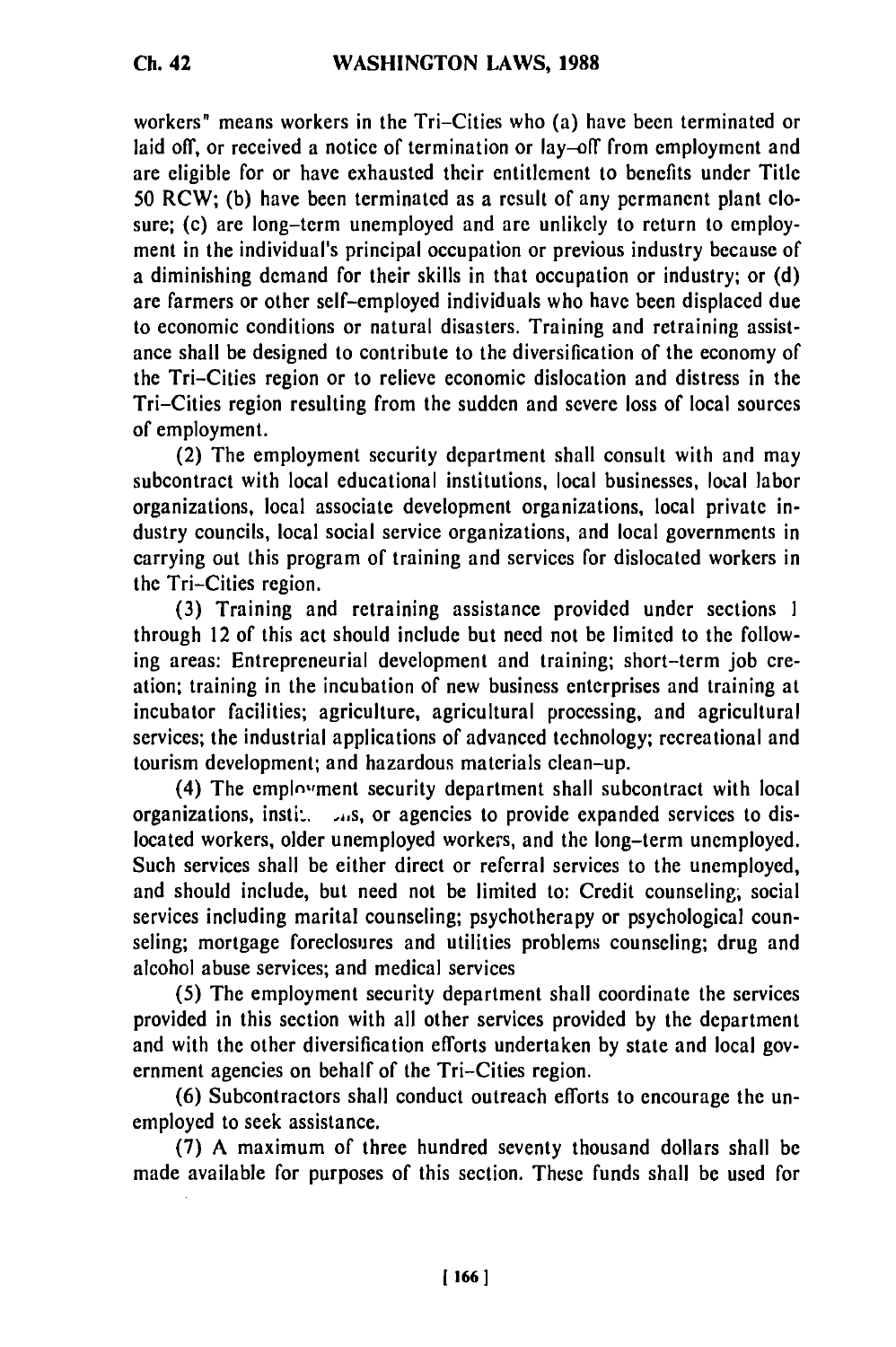programs and services in addition to those provided by the employment security department using existing federal and state employment and training services.

(8) The department shall make every effort to procure additional federal and other moneys for the efforts enumerated in this section.

**NEW SECTION.** Sec. 12. Through an interagency agreement with the department, the department of community development shall enhance its services and programs available in the Tri-Cities. Such services and programs may include, but need not be limited to: Assisting in developing the food processing industry, agribusiness financing, loans to businesses, and the funding of diversification projects or studies.

A maximum of two hundred thousand dollars shall be made available for purposes of this section.

NEW SECTION. Sec. 13. The department shall report back to the legislature by December 31, 1988, on the success of activities under sections 1 through **II** of this act.

NEW SECTION. Sec. 14. Sections 1 through 12 of this act shall expire July **1,** 1990.

NEW SECTION. Sec. 15. A new section is added to chapter 4.24 RCW to read as follows:

Any person who is appointed by the state emergency response commission under the authority of Sec. 301(c) of Title Ill of the Superfund Amendments and Reauthorization Act of 1986 (42 U.S.C. Sec. 11001) to serve on the state hazardous materials planning committee or a local emergency planning committee who, in good faith, assists in the development or review of local plans to respond to hazardous materials incidents is not liable for civil damages as a result of any act or omission in the development, review, or implementation of such plans unless the act or omission constitutes gross negligence or wilful misconduct.

Sec. 16. Section 2, chapter 232, Laws of 1985 as amended by section 12, chapter 116, Laws of 1986 and RCW 82.60.020 are each amended to read as follows:

Unless the context clearly requires otherwise, the definitions in this section apply throughout this chapter.

(1) "Applicant" means a person applying for a tax deferral under this chapter.

(2) "Department" means the department of revenue.

(3) "Eligible area" means: (a) A county in which the average level of unemployment for the three years before the year in which an application is filed under this chapter exceeds the average state unemployment for those years by twenty percent; or (b) a metropolitan statistical area, as defined by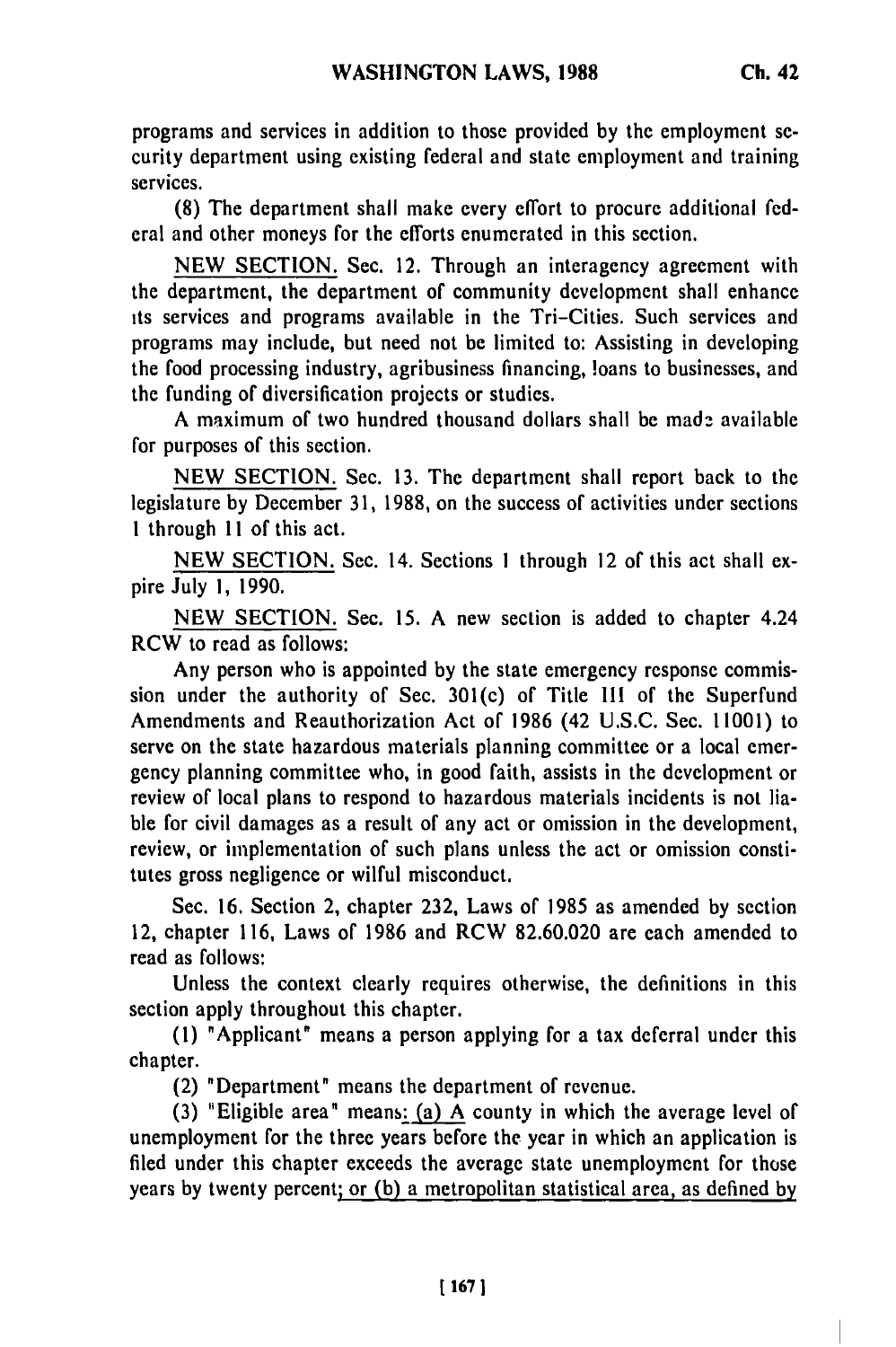the office of federal statistical policy and standards, United States department of commerce, in which the average level of unemployment for the calendar year immediately preceding the year in which an application is filed under this chapter exceeds the average state unemployment for such calendar year **by** twenty percent. Applications under this subsection (3)(b) shall be filed **by** April 30, 1989.

(4)(a) "Eligible investment project" means that portion of an investment project which:

(i) Is directly utilized to create at least one new full-time qualified employment position for each three hundred thousand dollars of investment on which a deferral is requested; and

(ii) Either initiates a new operation, or expands or diversifies a current operation by expanding or renovating an existing building with costs in excess of twenty-five percent of the true and fair value of the plant complex prior to improvement; or

(iii) Acquires machinery and equipment to be used for either manufacturing or research and development if the machinery and equipment is housed in a new leased structure: PROVIDED, That the lessor/owner of the structure is not eligible for a deferral unless the underlying ownership of the buildings, machinery, and equipment vests exclusively in the same person.

(b) "Eligible investment project" does not include any portion of an investment project undertaken by a light and power business as defined in RCW 82.16.010(5) or investment projects which have already received deferrals under this chapter.

(5) "Investment project" means an investment in qualified buildings and qualified machinery and equipment, including labor and services rendered in the planning, installation, and construction of the project.

(6) "Manufacturing" means all activities of a commercial or industrial nature wherein labor or skill is applied, by hand or machinery, to materials so that as a result thereof a new, diflerent, or useful substance or article of tangible personal property is produced for sale or commercial or industrial use and shall include the production  $\epsilon$ <sup>*r*</sup> fabrication of specially made or custom made articles. "Manufacturing" also includes computer programming, the production of computer software, and other computer-related services, and the activities performed by research and development laboratories and commercial testing laboratories.

(7) "Person" has the meaning given in RCW 82.04.030.

(8) "Qualified buildings" means new structures used for manufacturing and research and development activities, including plant offices and warehouses or other facilities for the storage of raw material or finished goods if such facilities are an essential or an integral part of a factory, mill, plant, or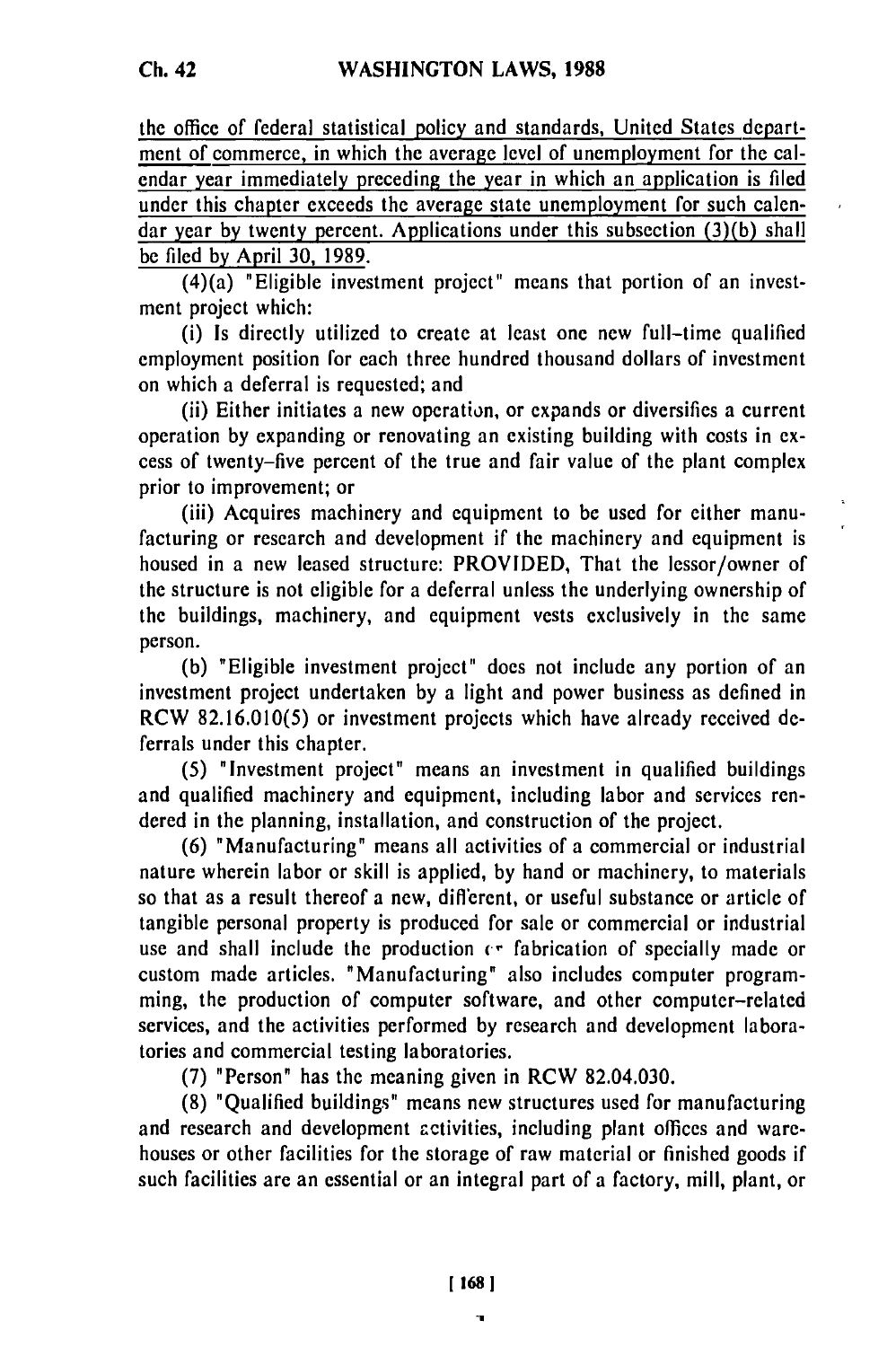$\begin{array}{c} \hline \end{array}$ 

laboratory used for manufacturing or research and development. **If** a building is used partly for manufacturing or research and development and partly for other purposes, the applicable tax deferral shall be determined by apportionment of the costs of construction under rules adopted by the department.

(9) "Qualified employment position" means a permanent full-time employee employed in the eligible investment project during the entire tax year.

(10) "Qualified machinery and equipment" means all new industrial and research fixtures, equipment, and support facilities that are an integral and necessary part of a manufacturing or research and development operation. "Qualified machinery and equipment" includes: Computers; software; data processing equipment; laboratory equipment; manufacturing components such as belts, pulleys, shafts, and moving parts; molds, tools, and dies; operating structures; and all equipment used to control or operate the machinery.

(11) "Recipient" means a person receiving a tax deferral under this chapter.

(12) "Research and development" means the development, refinement, testing, marketing, and commercialization of a product, service, or process before commercial sales have begun. As used in this subsection, "commercial sales" excludes sales of prototypes or sales for market testing if the total gross receipts from such sales of the product, service, or process do not exceed one million dollars.

Sec. 17. Section 15, chapter 116, Laws of 1986 and RCW 82.62.010 are each amended to read as follows:

Unless the context clearly requires otherwise, the definitions in this section apply throughout this chapter.

**(1)** "Applicant" means a person applying for a tax credit under this chapter.

(2) "Department" means the department of revenue.

(3) "Eligible area" means: (a) A county in which the average level of unemployment for the three years before the year in which an application is filed under this chapter exceeds the average state unemployment for those years by twenty percent; or (b) a metropolitan statistical area, as defined by the office of federal statistical policy and standards, United States department of commerce, in which the average level of unemployment for the calendar year immediately preceding the year in which an application is filed under this chapter exceeds the average state unemployment for such calendar year by twenty percent. Applications under this subsection (3)(b) shall be filed by April **30,** 1989.

(4)(a) "Eligible business project" means manufacturing or research and development activities which are conducted by an applicant in an eligible area at a specific facility: PROVIDED, That the applicant's average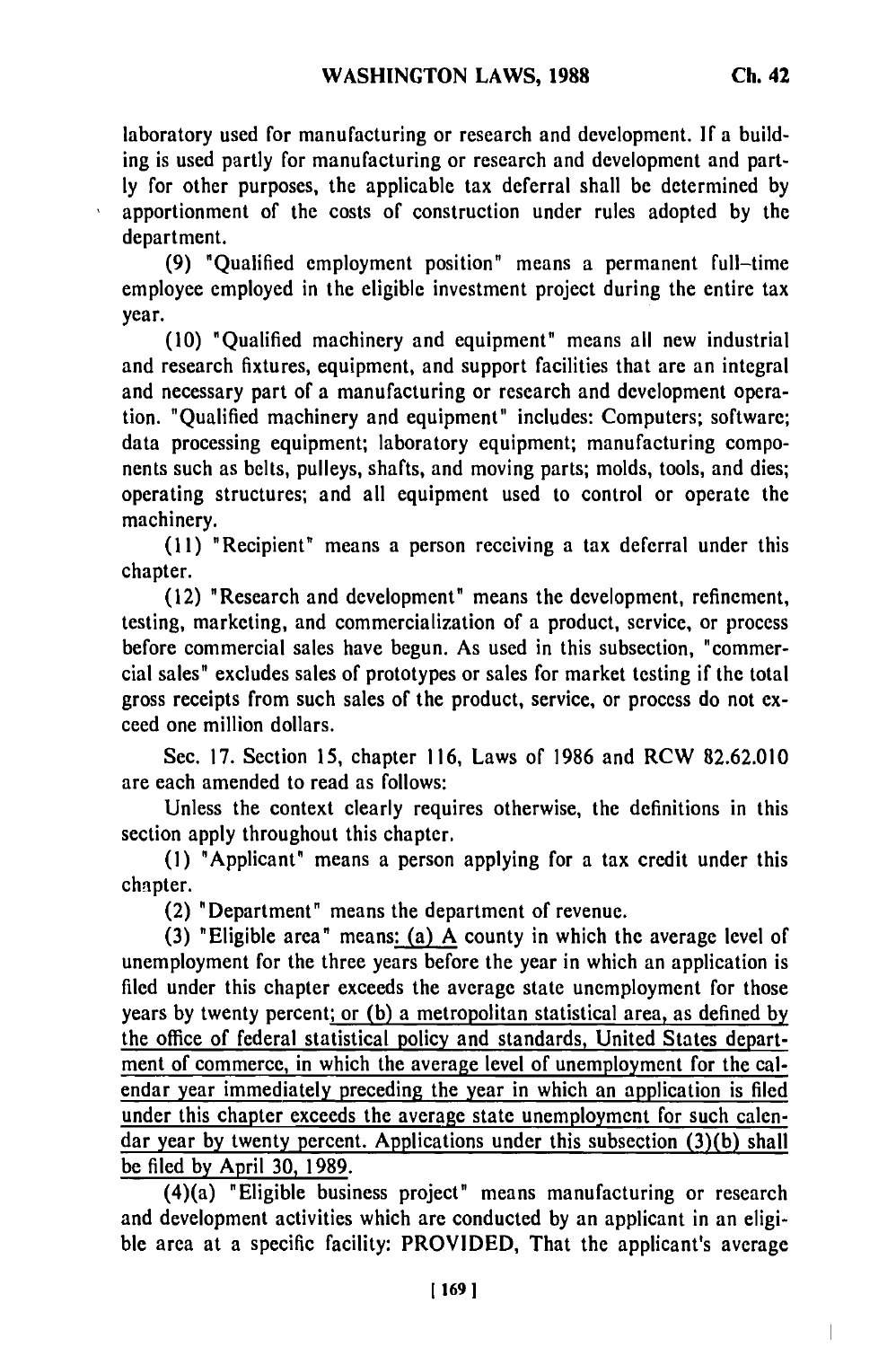full-time qualified employment positions at the specific facility will be at least fifteen percent greater in the year for which the credit is being sought than the applicant's average full-time qualified employment positions at the same facility in the immediately preceding year.

**(b)** "Eligible business project" does not include any portion of a business project undertaken **by** a light and power business as defined in RCW **82.16.010(5)** or that portion of a business project creating qualified fulltime employment positions outside an eligible area or those recipients of a sales tax deferral under chapter **82.61** RCW.

**(5)** "Manufacturing" means all activities of a commercial or industrial nature wherein labor or skill is applied, **by** hand or machinery, to materials so that as a result thereof a new, different, or useful substance or article of tangible personal property is produced for sale or commercial or industrial use and shall include the production or fabrication of specially made or custom made articles. "Manufacturing" also includes computer programming, the production of computer software, and other computer-related services, and the activities performed **by** research and development laboratories and commercial testing laboratories.

**(6)** "Person" has the meaning given in RCW 82.04.030.

**(7)** "Qualified employment position" means a permanent full-time employee employed in the eligible business project during the entire tax year.

**(8)** "Tax year" means the calendar year in which taxes are due.

**(9)** "Recipient" means a person receiving tax credits under this chapter.

**(10)** "Research and development' means the development, refinement, testing, marketing, and commercialization of a product, service, or process before commercial sales have begun. As used in this subsection, "commercial sales" excludes sales of prototypes or sales for market testing if the total gross receipts from such sales of the product, service, or process do not exceed one million dollars.

Sec. **18.** Section 2, chapter 164, Laws of **1985** as amended **by** section 2, chapter 461, Laws of **1987** and RCW **43.168.020** are each amended to read as follows:

Unless the context clearly requires otherwise, the definitions in this section apply throughout this chapter.

**(1)** "Committee" means the Washington state development loan fund committee.

(2) "Department" means the department of community development.

**(3)** "Director" means the director of the department of community development.

(4) "Distressed area" means: (a) **A** county which has an unemployment rate which is twenty percent above the state average for the immediately previous three years; **(b)** a metropolitan statistical area, as defined **by**